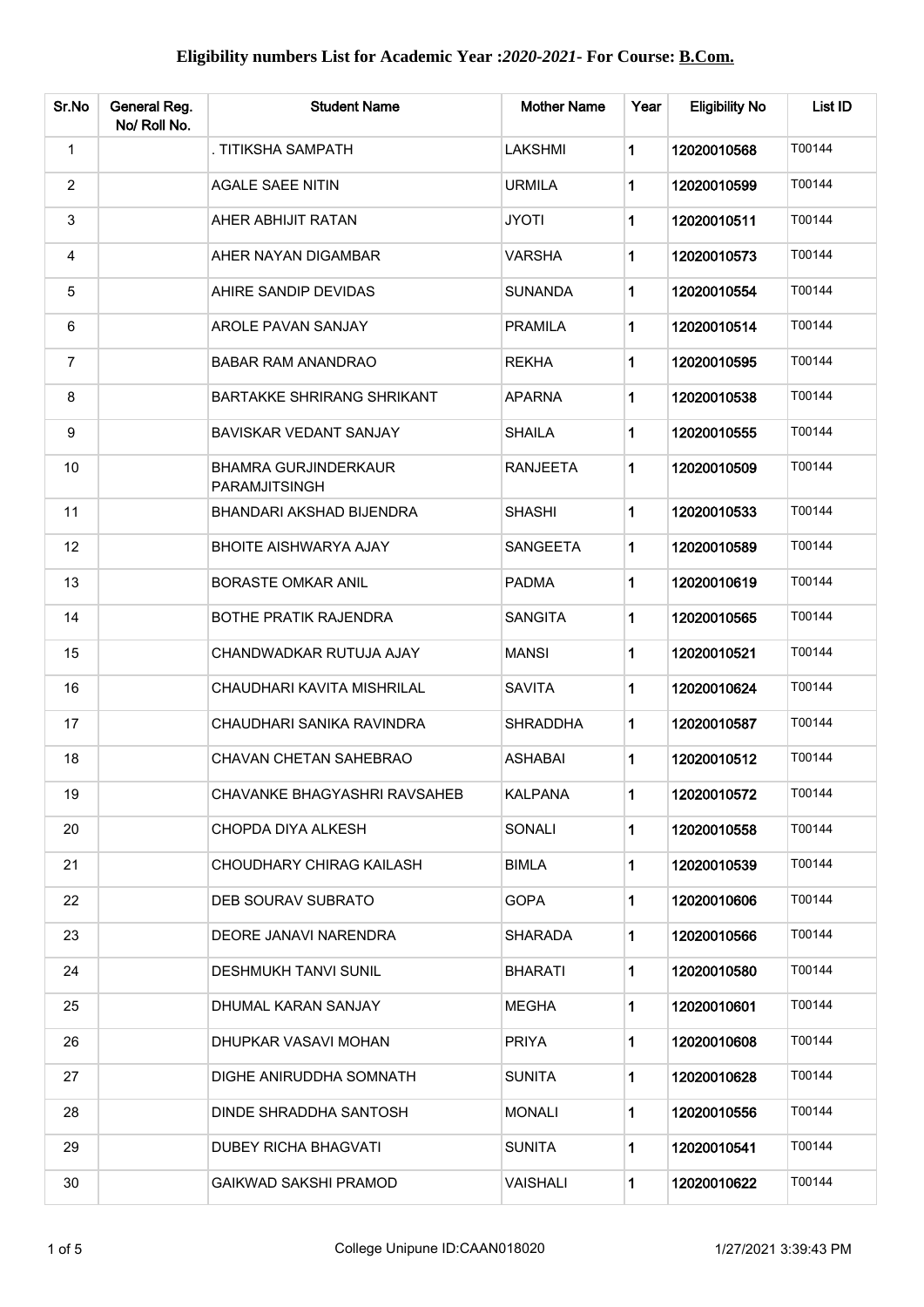| 31 | GIRASE SUMIT RATNADEEPSINGH      | UJJWALA         | 1 | 12020010593 | T00144  |
|----|----------------------------------|-----------------|---|-------------|---------|
| 32 | <b>GITE SHWETA UTTAM</b>         | <b>NALINI</b>   | 1 | 12020010557 | T00144  |
| 33 | HAGAVANE DEEPALI BHAVSAHEB       | ASHA            | 1 | 12020010561 | T00144  |
| 34 | HAKE MUKTA NARENDRA              | ABHILASHA       | 1 | 12020010591 | T00144  |
| 35 | HANDGE MADHURA DATTATRAY         | VISHALI         | 1 | 12020010592 | T00144  |
| 36 | HASALKAR ATHARVA SACHIN          | LATA            | 1 | 12020010579 | T00144  |
| 37 | INGALE SANSKRUTI RAJENDRA        | <b>DARSHANA</b> | 1 | 12020010540 | T00144  |
| 38 | ISHI DIVYA PANDIT                | NITABAI         | 1 | 12020010552 | T00144  |
| 39 | JADHAV KRISHNA DASHARATH         | ANURADHA        | 1 | 12020010528 | T00144  |
| 40 | JADHAV SAHIL SANJAY              | SANJIVANEE      | 1 | 12020113336 | T002577 |
| 41 | <b>JADHAV SAKSHI VIJAY</b>       | <b>SWATI</b>    | 1 | 12020010620 | T00144  |
| 42 | <b>JADHAV SURAJ MANIK</b>        | RANJANA         | 1 | 12020010581 | T00144  |
| 43 | JAGTAP SHUBHAM VINOD             | <b>SANGITA</b>  | 1 | 12020010560 | T00144  |
| 44 | JANGID NISHA SHRISHANKARLAL      | BABITADEVI      | 1 | 12020010614 | T00144  |
| 45 | JOSHI HARSHAL LALITKUMAR         | JAYSHREE        | 1 | 12020010578 | T00144  |
| 46 | JOSHI MADHURA DEEPESH            | SUWARNA         | 1 | 12020010510 | T00144  |
| 47 | KADAM ANIKET RAJARAM             | <b>BHARTI</b>   | 1 | 12020010537 | T00144  |
| 48 | KADAM SAHIL VISHWANATH           | <b>SARIKA</b>   | 1 | 12020010585 | T00144  |
| 49 | KANKARIYA TEJAS MAHAVIR          | <b>PUSHPA</b>   | 1 | 12020010594 | T00144  |
| 50 | KANTEKURE ROHAN RAHUL            | VANDANA         | 1 | 12020010548 | T00144  |
| 51 | KASBE DURGESH CHANDRABHAN        | SUVARNA         | 1 | 12020010590 | T00144  |
| 52 | KASHID RUTVIK MANGESH            | <b>UJWALA</b>   | 1 | 12020010618 | T00144  |
| 53 | KELKAR DIVYA SATISH              | <b>SUCHITA</b>  | 1 | 12020010597 | T00144  |
| 54 | KESWANI GAUTAM ASHOK             | <b>KRUNA</b>    | 1 | 12020010612 | T00144  |
| 55 | KHAIRNAR DISHA SAMBHAJI          | SUREKHA         | 1 | 12020010571 | T00144  |
| 56 | KSHIRSAGAR OMKAR SOMNATH         | GAURI           | 1 | 12020010543 | T00144  |
| 57 | KULKARNI VAIBHAVI RAJENDRA       | <b>UJJWALA</b>  | 1 | 12020010523 | T00144  |
| 58 | KURHADE ETHEL SUDHIR             | <b>SUHASINI</b> | 1 | 12020010567 | T00144  |
| 59 | LALWANI HARDIK KISHOR            | DEEPA           | 1 | 12020010549 | T00144  |
| 60 | LIMBOLE SAKSHI MOHANRAO          | KALYANI         | 1 | 12020010524 | T00144  |
| 61 | MANE NIKITA SAVLERAM             | <b>SANGEETA</b> | 1 | 12020010569 | T00144  |
| 62 | MANKOO DILPREETSINGH HARPALSINGH | RAVINDERKAUR 1  |   | 12020010626 | T00144  |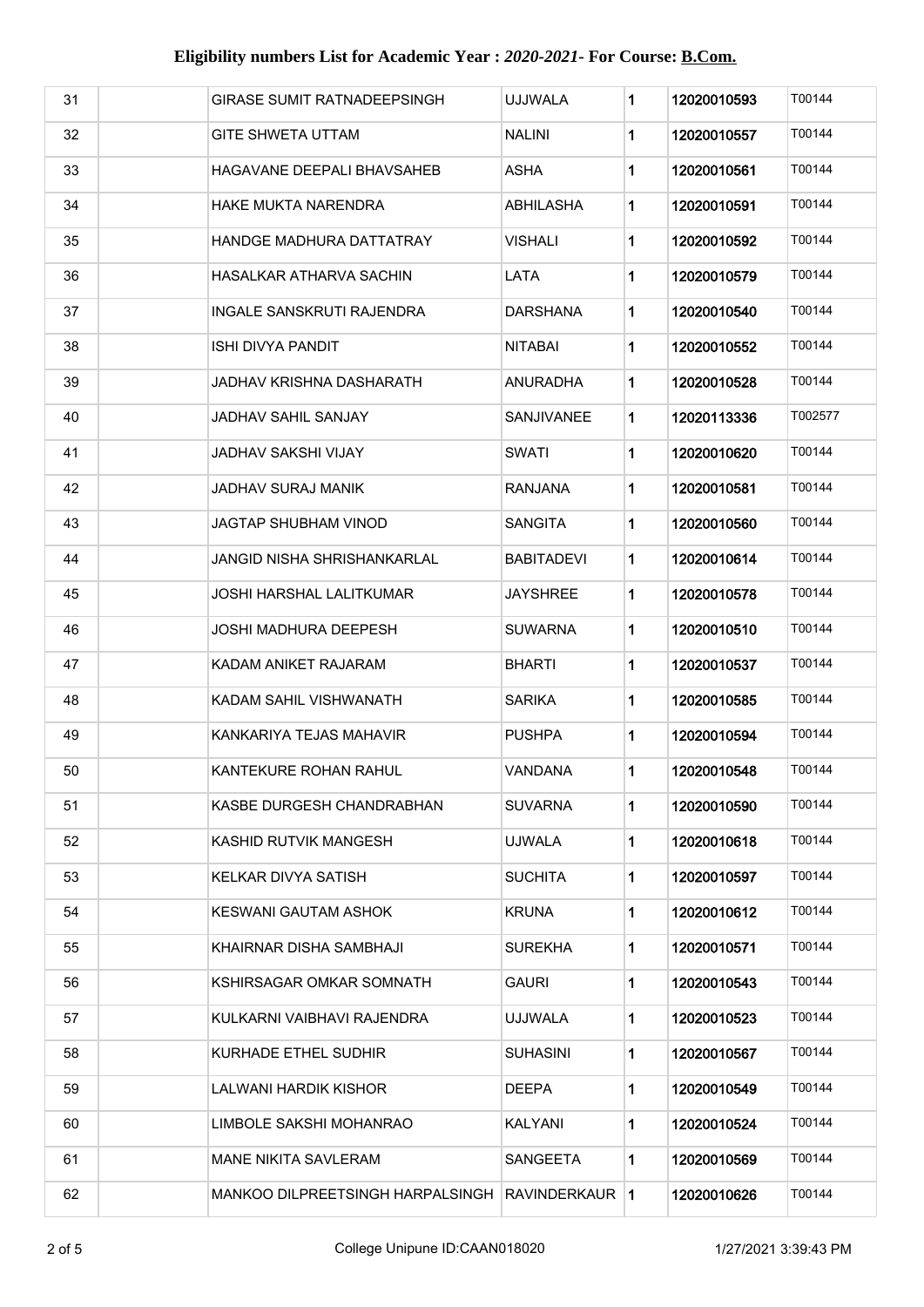| 63 | MEDHANE TANVI NARENDRA         | <b>ROHINI</b>                  | 1 | 12020010625 | T00144 |
|----|--------------------------------|--------------------------------|---|-------------|--------|
| 64 | MISHRA SONIKUMARI PRABHASH     | <b>SUCHITA</b>                 | 1 | 12020010584 | T00144 |
| 65 | <b>MORE AKSHAY SHRIHARI</b>    | <b>SUREKHA</b>                 | 1 | 12020010517 | T00144 |
| 66 | <b>MORE ISHA RAVINDRA</b>      | <b>ARCHANA</b>                 | 1 | 12020010616 | T00144 |
| 67 | <b>MORE JUILEE NITIN</b>       | SWATI                          | 1 | 12020010562 | T00144 |
| 68 | <b>MULEY MAITHILI RAVINDRA</b> | MAYA                           | 1 | 12020010605 | T00144 |
| 69 | MULIK RUTIK RAJENDRA           | <b>SADHANA</b>                 | 1 | 12020010531 | T00144 |
| 70 | NAKRANI DHRUVI AMRUTBHAI       | <b>BHARTI</b>                  | 1 | 12020010570 | T00144 |
| 71 | NANDANKAR AVDHOOT BHUSHAN      | MANISHA                        | 1 | 12020010575 | T00144 |
| 72 | NIKAM BHUMIKA SANJAY           | <b>MANISHA</b>                 | 1 | 12020010518 | T00144 |
| 73 | NIKAM JANVI SURYAKANT          | <b>NIRMALA</b>                 | 1 | 12020010627 | T00144 |
| 74 | NIRALA ADITY RAMESH            | BASANTI                        | 1 | 12020010513 | T00144 |
| 75 | PADE SAMRUDHI NITIN            | <b>SAMPADA</b>                 | 1 | 12020010534 | T00144 |
| 76 | PADIYACHI SANIYA ANBALANGAN    | <b>SEEMA</b>                   | 1 | 12020010525 | T00144 |
| 77 | PAGAR HIMANSHU DEEPAK          | HARSHADA                       | 1 | 12020010582 | T00144 |
| 78 | PAGAR SHRADDHA BALWANT         | <b>MANISHA</b>                 | 1 | 12020010559 | T00144 |
| 79 | PATHAK RISHABHDEO ANIL         | <b>MANORAMA</b><br><b>DEVI</b> | 1 | 12020010564 | T00144 |
| 80 | PATHAN AYESHA MUKTARKHAN       | <b>RIZWANA</b>                 | 1 | 12020010550 | T00144 |
| 81 | PATIL BHAVESH PANKAJ           | <b>JYOTI</b>                   | 1 | 12020010577 | T00144 |
| 82 | PATIL DHAVAL SANJAY            | <b>BHARTI</b>                  | 1 | 12020010603 | T00144 |
| 83 | PATIL KOMAL NARAYAN            | <b>VARSHA</b>                  | 1 | 12020010583 | T00144 |
| 84 | PATIL NITESH DEELIP            | <b>RATNA</b>                   | 1 | 12020010544 | T00144 |
| 85 | PATIL PRATIKSHA NIMBAJI        | ANITA                          | 1 | 12020010529 | T00144 |
| 86 | PATIL YATIRAJ NIMBA            | <b>PRATIBHA</b>                | 1 | 12020010553 | T00144 |
| 87 | PATKARI ZUMAIR SAMEER          | <b>MUNAWWAR</b>                | 1 | 12020010527 | T00144 |
| 88 | PAWAR MANSI ASHOK              | <b>MANISHA</b>                 | 1 | 12020010522 | T00144 |
| 89 | PAWAR PRANITA RAJESH           | MANGALA                        | 1 | 12020010526 | T00144 |
| 90 | PAWAR PRUTHVIRAJ AJIT          | ASHA                           | 1 | 12020010542 | T00144 |
| 91 | PINGALE ADITYA VIJAY           | <b>SUVARNA</b>                 | 1 | 12020010607 | T00144 |
| 92 | PINGALE AKSHAY PRAKASH         | VIJAYA                         | 1 | 12020010621 | T00144 |
| 93 | RAJBHAR AMBUJ DINESH           | KALAWATI DEVI                  | 1 | 12020010611 | T00144 |
| 94 | RANDHE MANJIRI SANJAY          | <b>SEEMA</b>                   | 1 | 12020010610 | T00144 |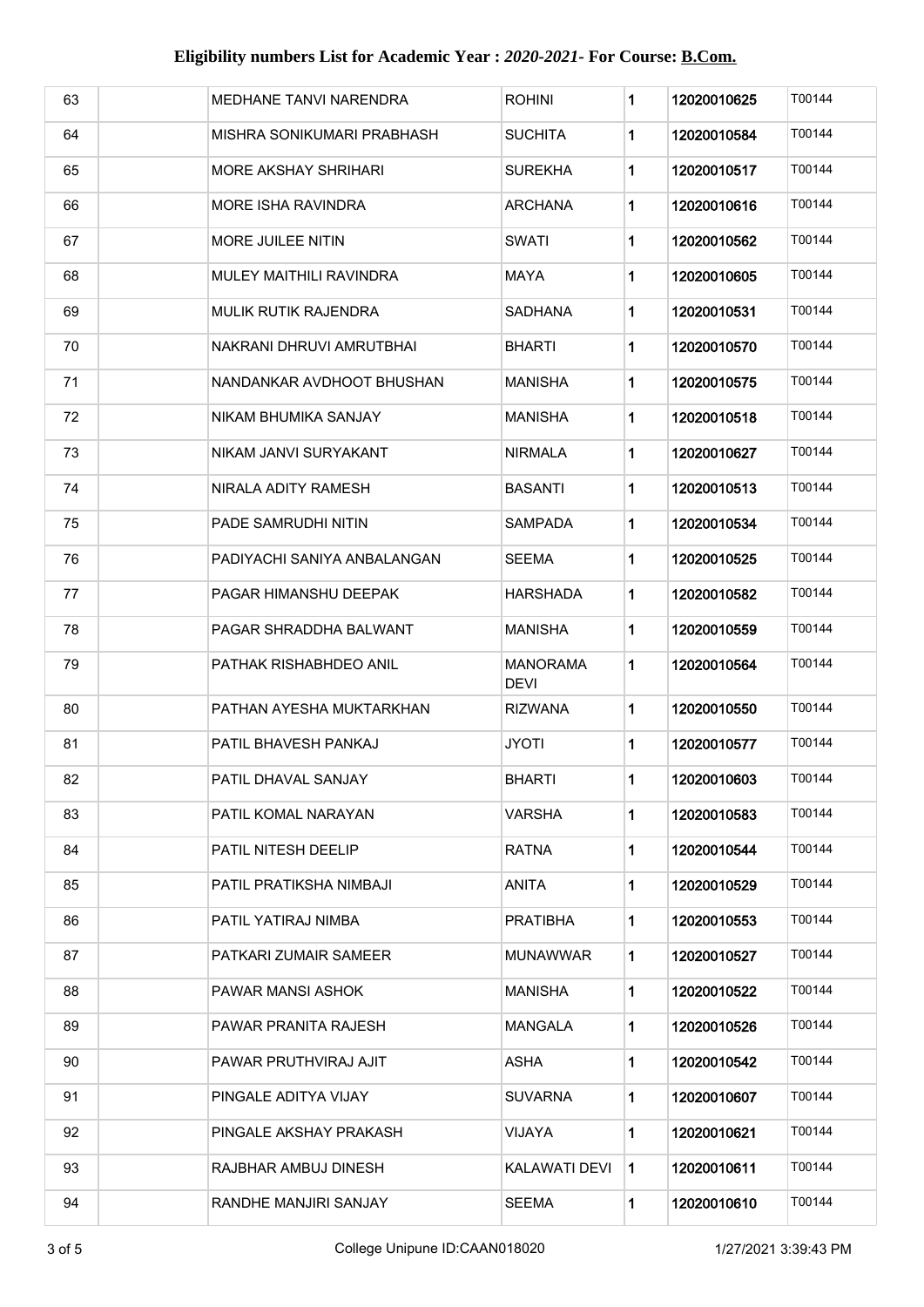| 95  | RENU JASRAJSINGH SUKHVINDERSINGH | <b>GURPREET</b> | 1 | 12020010551 | T00144  |
|-----|----------------------------------|-----------------|---|-------------|---------|
| 96  | SADHWANI GUNGUN SURESH           | <b>KOMAL</b>    | 1 | 12020010546 | T00144  |
| 97  | SAHA KRUSHNA RAJENDRA            | <b>SUSHILA</b>  | 1 | 12020010623 | T00144  |
| 98  | SALVE RAHUL NILESH               | PUSHPA          | 1 | 12020010602 | T00144  |
| 99  | SAWANT TAKSHASHILA RAJKUMAR      | ANITA           | 1 | 12020010530 | T00144  |
| 100 | SAYYED GULAM JILANI IMTIYAZ      | <b>PARVIN</b>   | 1 | 12020010588 | T00144  |
| 101 | SHAIKH NAWAZ MUSHTAQUE           | <b>RESHMA</b>   | 1 | 12020010516 | T00144  |
| 102 | SHARMA ASHWINI BHARAT            | BHAVANA         | 1 | 12020010519 | T00144  |
| 103 | SHENDE POOJA RAJENDRA            | <b>RUPALI</b>   | 1 | 12020010604 | T00144  |
| 104 | SHETTIGAR RAKSHITA KESHAV        | <b>ROHINI</b>   | 1 | 12020010576 | T00144  |
| 105 | SHIMPI POOJA BHALCHANDRA         | YOGITA          | 1 | 12020010596 | T00144  |
| 106 | SHINDE SHREYA SAHEBRAO           | <b>KAVITA</b>   | 1 | 12020010617 | T00144  |
| 107 | SHINGANE VAISHNAVI SHRIKANT      | VARSHA          | 1 | 12020010547 | T00144  |
| 108 | SHIRSATH PRIYESH LAWRENCE        | VERONICA        | 1 | 12020010586 | T00144  |
| 109 | SHIRSATH SIDDHIKA RAVINDRA       | AARTI           | 1 | 12020010536 | T00144  |
| 110 | SINHA PAYAL AMRENDRA             | KANCHAN         | 1 | 12020010609 | T00144  |
| 111 | SONAR ASHWINI MAHADEV            | DRAKSHAYANI     | 1 | 12020010598 | T00144  |
| 112 | SONAWANE DEVYANI DEEPAK          | <b>ANITA</b>    | 1 | 12020010515 | T00144  |
| 113 | SURYAWANSHI KHUSHAL EKNATH       | <b>ANITA</b>    | 1 | 12020010545 | T00144  |
| 114 | SURYAWANSHI SAKSHI SHAILESH      | <b>SUNITA</b>   | 1 | 12020010520 | T00144  |
| 115 | TAMBE AADITYA VIJAY              | SANDHYA         | 1 | 12020010613 | T00144  |
| 116 | TAWAR MOHIT SURENDRA             | <b>SUVARNA</b>  | 1 | 12020010532 | T00144  |
| 117 | THAKUR MANSVI SANTOSH            | SHRADHA         | 1 | 12020010563 | T00144  |
| 118 | THORAT BHAGYASHRI VALMIK         | <b>MANJUSHA</b> | 1 | 12020149040 | T004950 |
| 119 | TIDKE PRANJAL SANJAY             | <b>MANGAL</b>   | 1 | 12020010535 | T00144  |
| 120 | TIDKE SEJAL SANJAY               | <b>MANGAL</b>   | 1 | 12020010574 | T00144  |
| 121 | TIWARI RIYA JAYPRAKASH           | MANJUDEVI       | 1 | 12020023371 | T00451  |
| 122 | UGALE SANJANA VILAS              | <b>MANGAL</b>   | 1 | 12020023370 | T00451  |
| 123 | UMARKAR ATHARVA MANOHAR          | ANJALI          | 1 | 12020023374 | T00451  |
| 124 | VALVI MAMTA KAMLESH              | YOGITA          | 1 | 12020023372 | T00451  |
| 125 | <b>VARMA RUCHI SURENDRA</b>      | <b>LAJJO</b>    | 1 | 12020023373 | T00451  |
| 126 | <b>VIDHATE SWAMINI DATTU</b>     | MANGALA         | 1 | 12020023367 | T00451  |